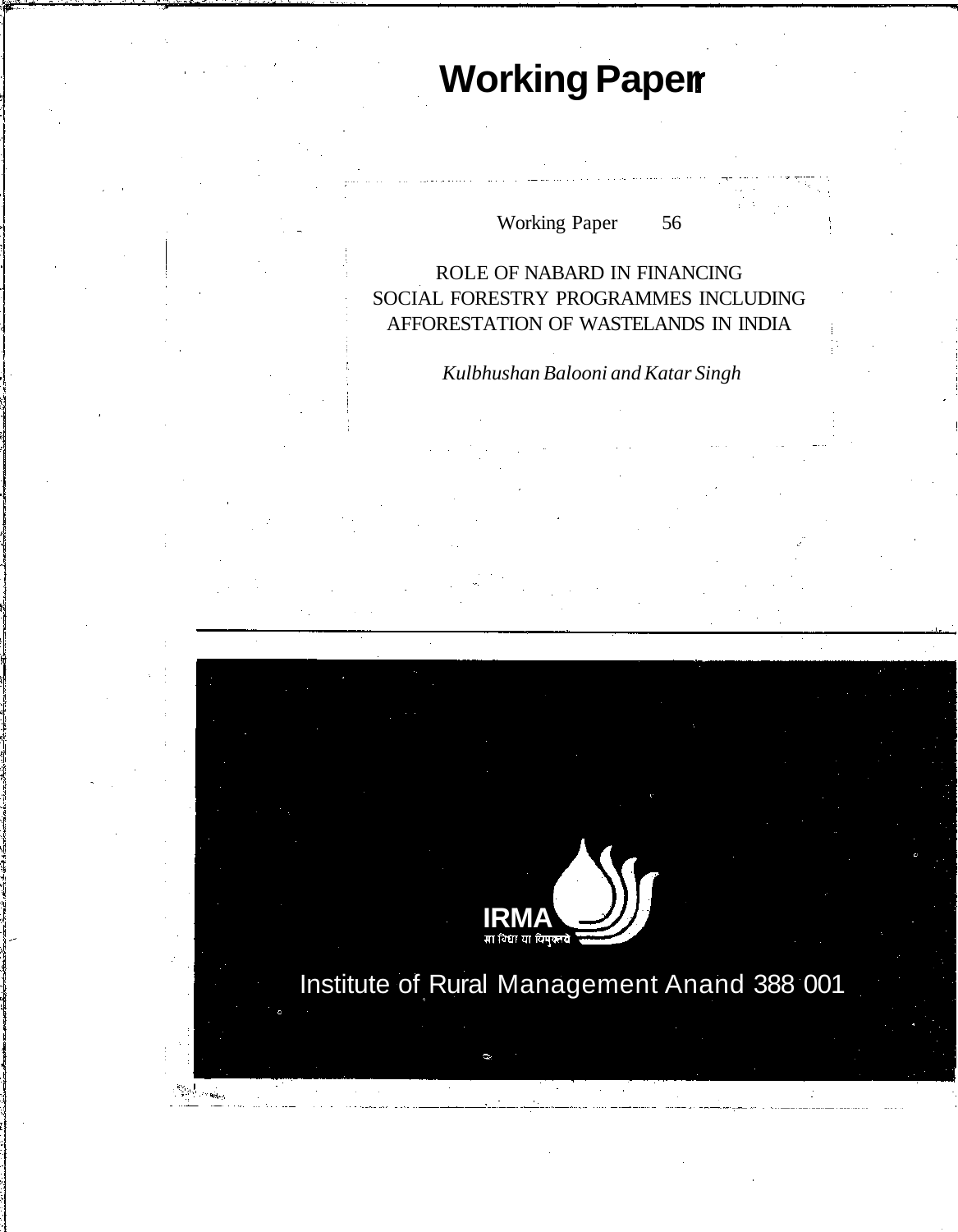# Working Paper 56

# ROLE OF NABARD IN FINANCING SOCIAL FORESTRY PROGRAMMES INCLUDING AFFORESTATION OF WASTELANDS IN INDIA

# *Kulbhushan Balooni and Katar Singh*

The purpose of the Working Paper Series (WPS) is to provide an opportunity to IRMA faculty, visiting fellows, and students to sound out their ideas and research work before publication and to get feedback and comments from their peer group. A Working Paper is not to be considered a formal research publication of the Institute.

#### Institute of Rural Management Anaxid 388 001

April 1994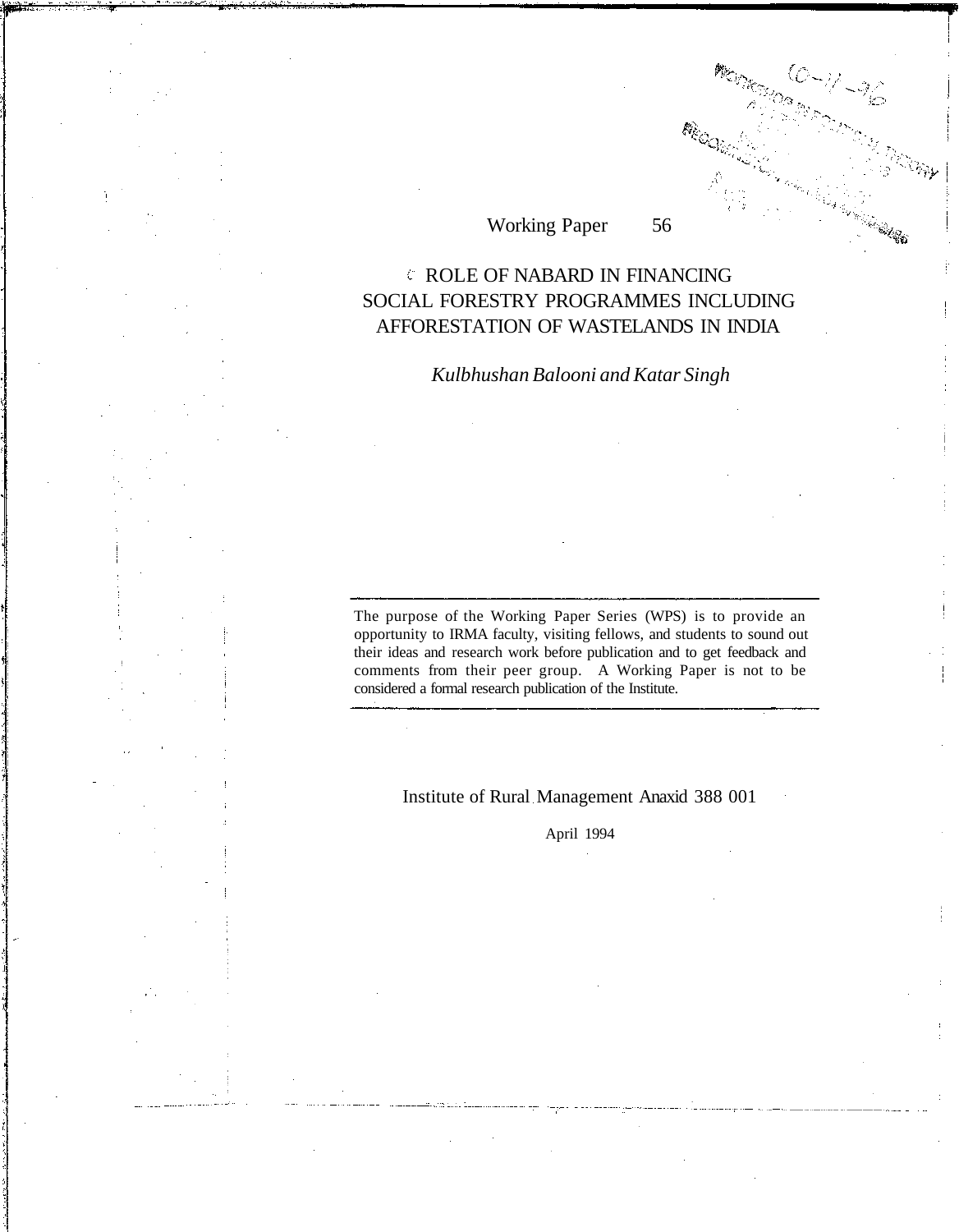## ROLE OF NABARD IN FINANCING SOCIAL FORESTRY PROGRAMMES INCLUDING AFFORESTATION OF WASTELANDS IN INDIA

Kulbhushan Balooni and Katar Singh\*

#### Abstract

Afforestation of wastelands requires massive investment of funds that is beyond the reach of most of the owners of such lands. The budgetary allocations of the Government of India and State Governments also are not sufficient to meet the need. A lot of institutional credit is, therefore, needed for the purpose. Duly recognizing the need for institutional credit, the National Bank provides refinance facilities to individuals undertaking forestry activities. This is done under a number of different schemes. The number of social forestry schemes refinanced by the National Bank has been increasing at a very high rate. However, social forestry schemes constitute only 0.61 percent of the total number of schemes sanctioned and account for only 1.64 percent of the cumulative disbursements made by the National Bank up to 1992 under schematic lending. A number of factors have been identified as constraints. In particular, government policies are decelerating the progress of development programmes in the forestry sector. Unless these constraints are overcome, the National Bank cannot play any effective role in providing refinance to developmental programmes undertaken in the forestry sector in the Eighth Five Year Plan.

The authors are respectively RBI Research Fellow and RBI Chair Professor, Institute of Rural Management, Anand-388001.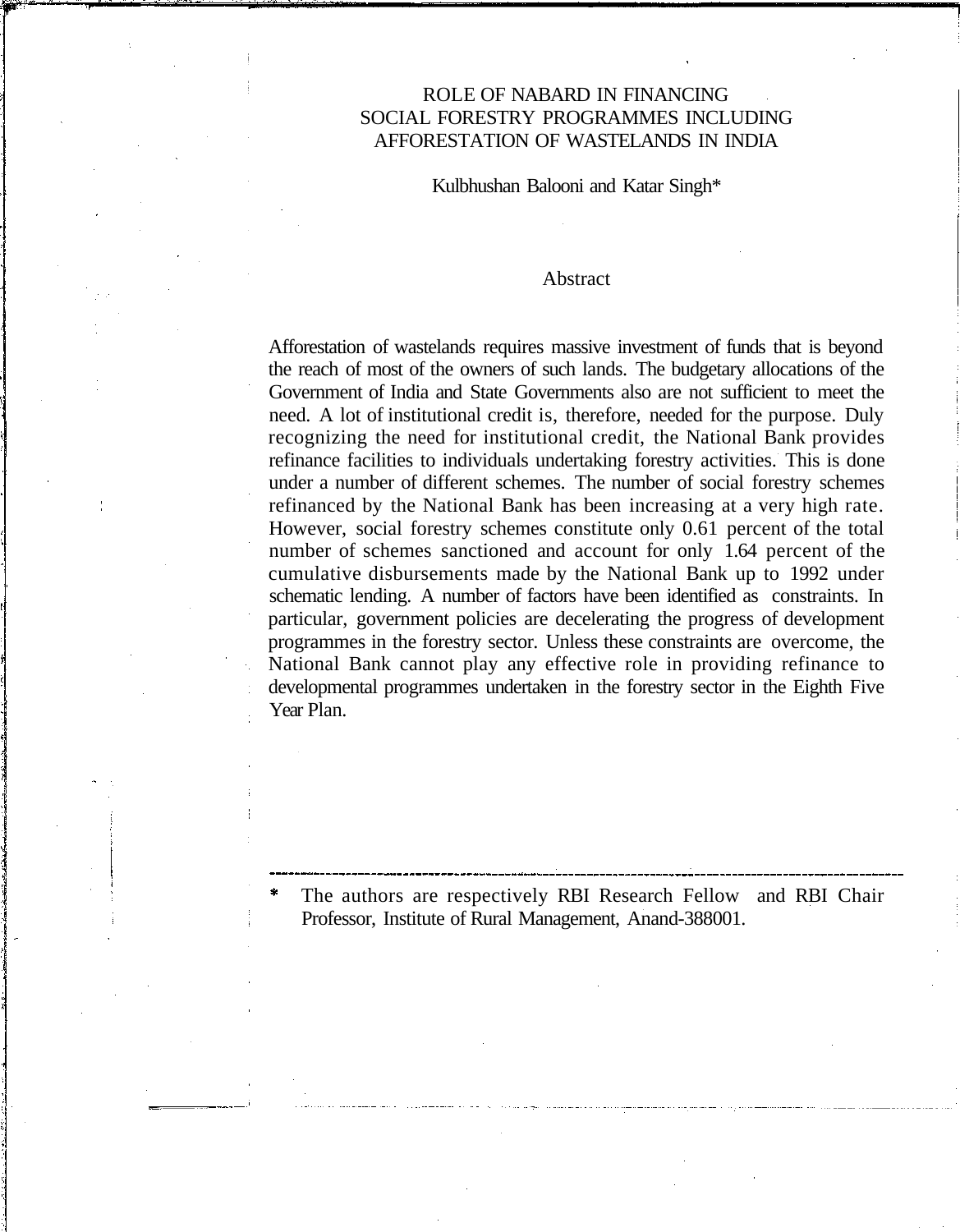#### 1. INTRODUCTION

The National Bank for Agriculture and Rural Development (NABARD), or the National Bank is an apex development bank in the country. It was set up on 12 July, 1982 for supporting and promoting agriculture and rural development. Prior to its inception, the policy, planning and operational aspects of rural credit were looked after by the Agricultural Refinance and Development Corporation (ARDC). NABARD provides through the financial and banking institutional system several lines of production and investment credit to agriculture, small scale industries, handicrafts and other allied economic activities.

India has vast tracts of wastelands extending over 100 million ha. These lands are mostly owned by government and village panchayats and are highly degraded. Tree plantation is the socially optimum and ecologically - sound use of such lands. But restoration and afforestation of such lands requires huge investment which is beyond the reach of owners of such lands and the budgetary resources of the government. Therefore, availability of external funds, preferably from institutional sources, is a prerequisite for afforestation of wastelands in India. The National Bank can play an important role in refinancing the wastelands afforestation schemes. The National Bank since its inception has laid emphasis on the need for increasing productivity and production in the forestry sector. However, of late, its lending priority in the forestry sector has shifted from support of activities leading to commercial exploitation of forest resources to schemes of tree plantation on private and community lands. In fact during the first year (1982-83) of its working, the National Bank decided to consider for refinancing farm forestry development schemes for private lands and planting of trees on degraded lands belonging to government and obtained on long-term lease by farmers or their groups (NABARD, 1983). However, among the different components of social forestry schemes as outlined by the Government of India, only farm forestry qualifies for refinance from the National Bank as other components are not always meant to generate sufficient income to repay the loans (Sharma, 1993).

The total area brought under afforestation during the Sixth Five Year Plan Period was only 4.65 million ha, but in the Seventh Five Year Plan Period it increased to 8.87 million ha registering an increase of about 91 percent (GOI, undated). In the Eighth Five Year Plan, the overall afforestation target is likely

 $\mathbf{1}$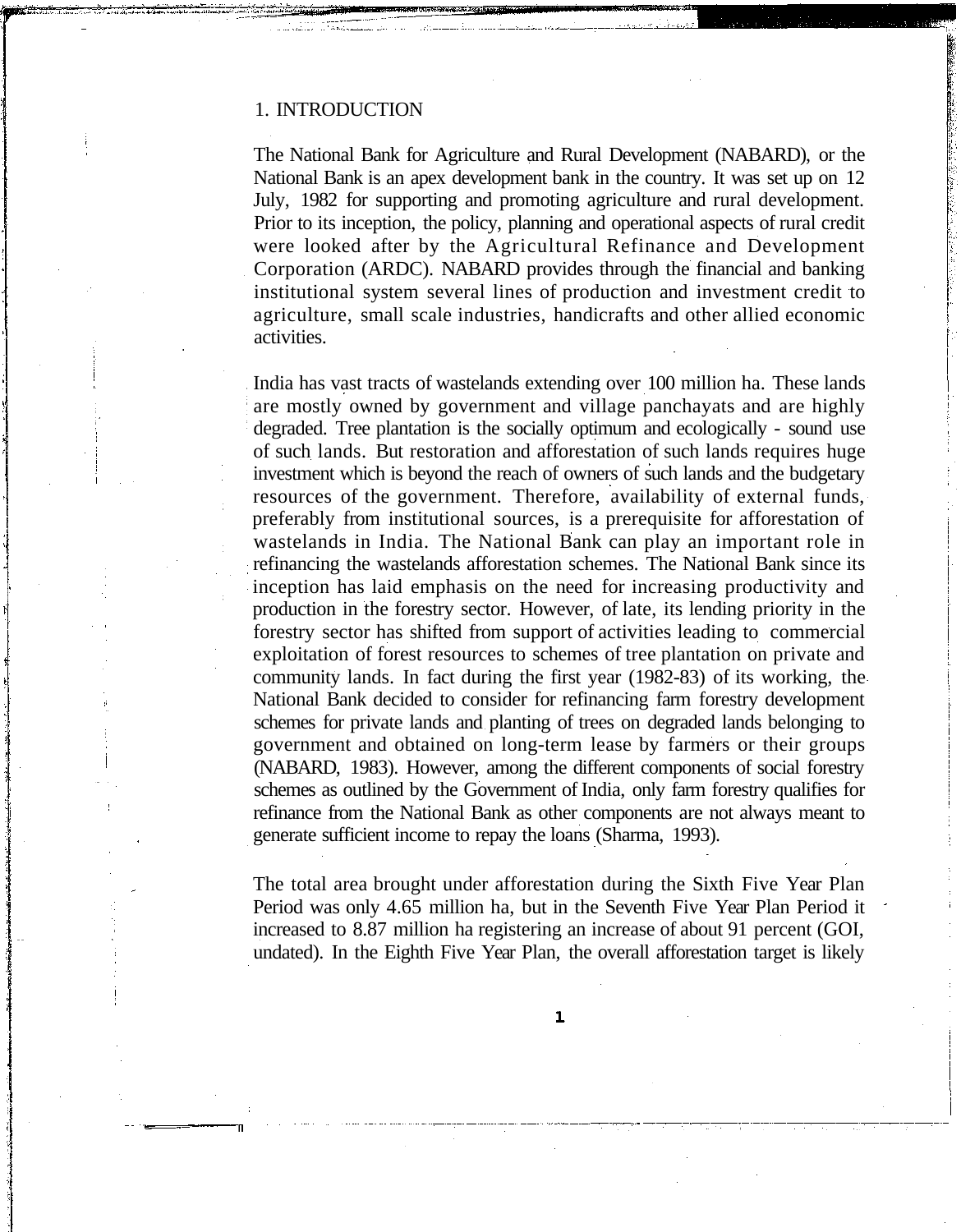to be of the order of 17 million ha and to achieve this it is estimated that about Rs.7,200 crones would need to be provided for under the afforestation schemes of various Departments and State Plans (Mission on Wastelands Development, undated) If this huge requirement is to be met, the flow of institutional credit will need to be stepped up markedly.

In India, out of the total culturable wastelands of about 32 million ha, the area available for social forestry is estimated to be about 16 million ha (RBI, 1989). The unit cost of developing one hectare area with tree plantation varies considerably in various agro-climatic regions. However, as a rough estimate of the investment required for afforestation of these lands, we assume the average unit cost at Rs. 12,000 per hectare (1993 prices) based on a study conducted by Balooni -and Singh (1994). On this basis the investment required for afforestation of 16 million ha of culturable wastelands mostly under private ownership works out to Rs. 19,200 crores. About 50 percent of the total cost of tree plantation is accounted for by labour input, If we assume that this cost is met by the tree growers, an amount of Rs. 9,600 crores would be required by them for investment from external sources, Further, if we assume that 50 percent of this amount is provided by the government as subsidy from its own resources, the rest of the amount of Rs. 4,800 will have to be met through financial institutions on easy terms as the farmers who own these marginal lands are not well off to meet the expenditure on tree plantation from their own sources. If the afforestation of 16 million ha of culturable wastelands is spread over a period of 25 years, an amount of Rs. 192 crores per annum would be required to be refinanced *by* the National Bank. Thus, in coming years the National Bank and other financial institutions will have to play an important role in financing the afforestation of wastelands in our country.

#### 2. NATIONAL BANK'S PRIORITY AREAS IN THE FORESTRY SECTOR

In order to give impetus to development of forestry and wastelands in the country, six priority areas have been identified by the National Bank as its thrust areas. They are as follows :

(a) Wasteland development particularly the wastelands falling in the arid zone and mining wastelands;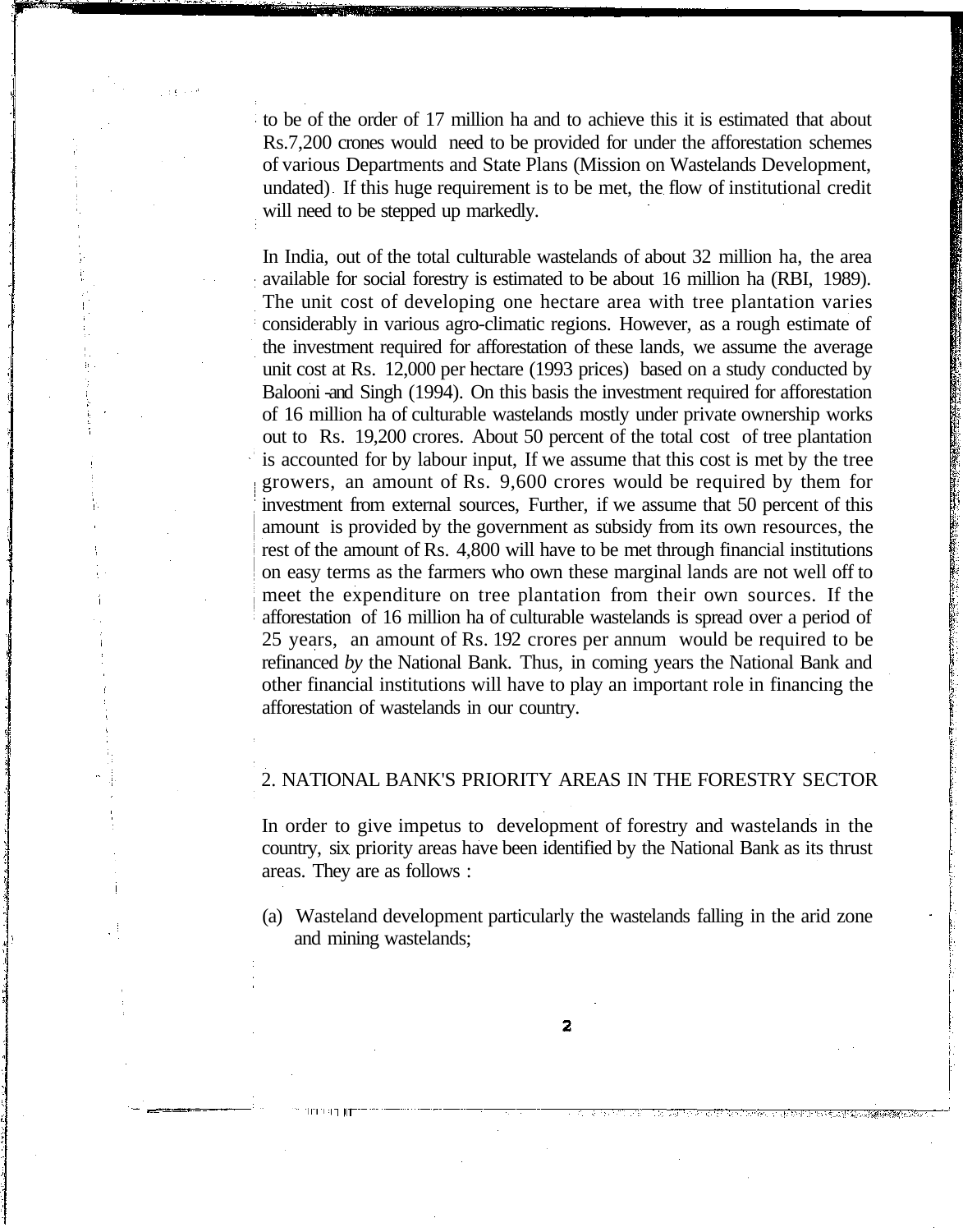- **(b) Enrichment.plantations** in state-owned forests where forests are depleting fast;
- (c) Collection of tree borne oil seeds which are available in abundance in India but remain unexploited. Moreover, this activity also offers vast opportunities for creation of additional rural employment:
- (d) Development of tissue culture **technique** for mass propagation of tree species for the development and production of superior quality strains of plants; and
- (e) **Identification/development** of agro-forestry systems for different zones especially arid and semi-arid areas as agro-forestry can play an important role in bridging the gap between demand and supply of industrial timber as well as firewood for the rural people (Sharma, 1993).

Most of these activities have been directed towards development of wastelands including both the degraded forests and non-forest degraded lands.

## 3. NATIONAL BANK'S FINANCIAL ASSISTANCE TO SOCIAL FORESTRY SCHEMES SINCE ITS INCEPTION

As recommended by the National Commission on Agriculture (GOI, 1976), the National Bank provides refinance facility to cooperative and commercial banks in respect of the loans advanced by them to individuals and groups of individuals undertaking forestry activities. It has been regularly issuing circulars regarding refinance facilities for schemes of farm forestry/wastelands development programmes since September 1982, Moreover, guidelines are also published for information of farmers and bankers at the grassroots level.

Some of the innovative schemes sanctioned by the National Bank for afforestation of wastelands are : Scheme of 100 percent refinance by banks irrespective of the amount of loan for setting up of nurseries for raising seedlings of fodder, fuelwood and timber tree species; 100 percent refinance by banks in respect of the schemes formulated by individual farmers or groups of farmers for their own land or for the land obtained on lease from State Governments/Panchayats or under the tree patta scheme; Refinance up to 70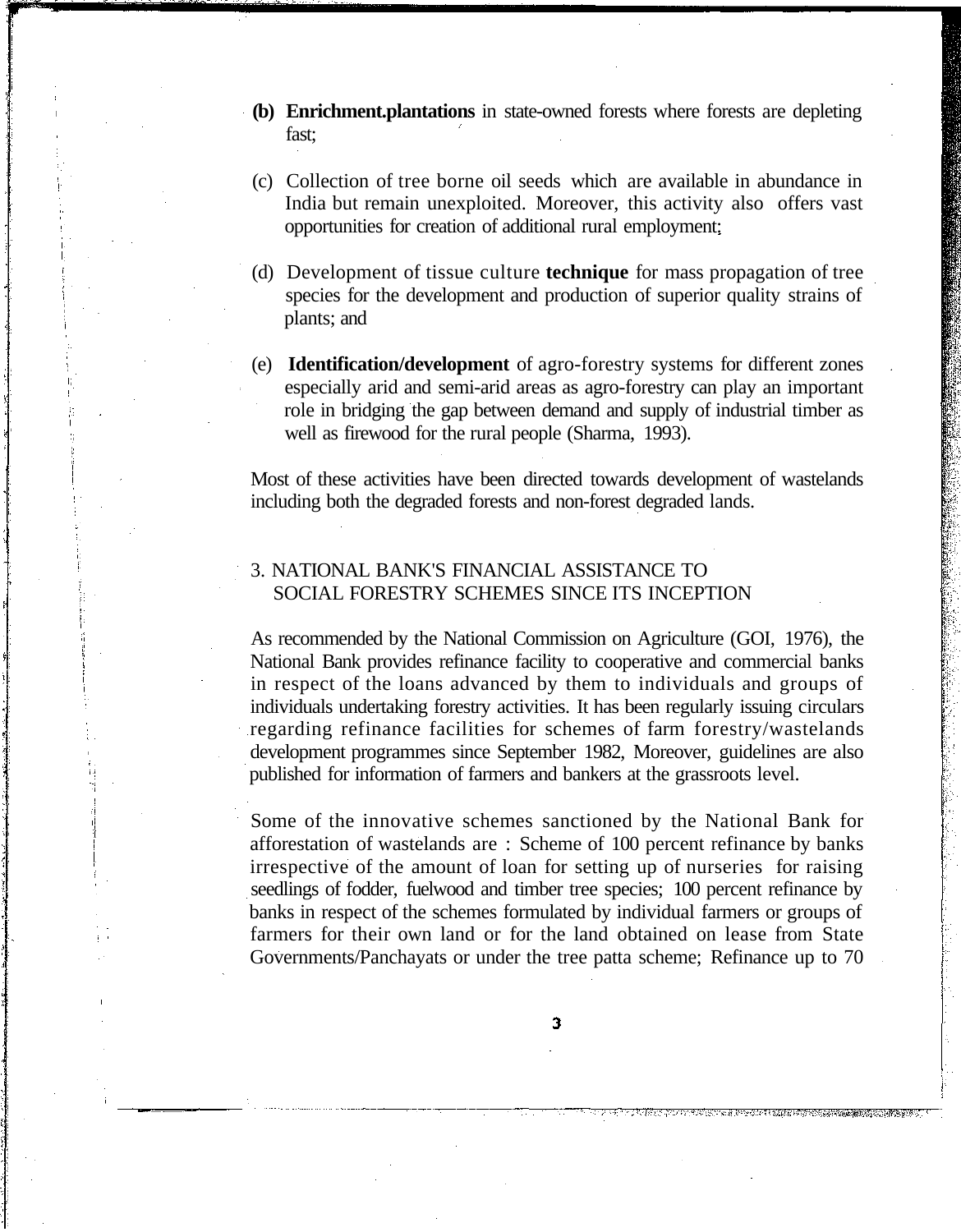percent of loans issued by scheduled commercial banks for forestry programmes to corporate bodies including forest development corporations; refinancing of the Margin Money scheme initiated by the National Wastelands Development Board to the extent of 50 percent of the project cost whereas assistance up to 25 percent of total project cost will come from the implementing agency; Poplar plantation in U.P., Punjab and Haryana; Teak plantation on wastelands in the state of Mizoram; Mixed plantation project in Andaman and Nicobar Islands; Salvodora persica (Pilu) plantation Project in 275 villages in Bhal region of Gujarat; Afforestation of Coal Mines implemented by BCCL-Dhanbad; Kadamba plantation - an agro-forestry project implemented in the state of Assam; and Wastelands Development through Tree Growers' Cooperatives Societies in the State of Madhya Pradesh etc. (NARARD, 1985, 1986, 1987, 1988, 1991; Sharma, 1993). In all these programmes, the National Bank is involved right from the implementation stage to the evaluation stage. In addition, it also goes for detailed work study methods for various forestry operations to facilitate the costing of forestry projects.

The number of social forestry schemes financed by the National Bank increased at the annual compound growth rate of 21,66 percent during the period, 1983- 84 to 1991-92. This compares very well with the overall average growth rate of 4.09 percent for all the categories of schemes refinanced by the National Bank over the same period of time. However, the average proportion of schemes refinanced in the forestry sector is only 0.61 percent of the total number of schemes sanctioned by the National Bank over the period, 1982-83 to 1991-92; the highest being 1.22 percent in 1986-87 (Table 1). Like-wise, the National Bank's actual financial assistance and its commitments to forestry have increased at the annual compound growth rates of 15.54 percent and 14.82 percent respectively over the period, 1982-83 to 1991-92 whereas its total financial assistance and total commitments to all the categories of schemes during the same period grew at the annual compound rates of 9.64 percent and 8.66 percent respectively. At the national level, the National Bank's cumulative disbursement of funds under schematic lending (including that of erstwhile ARDC) to the forestry sector at the end of March 1992 amounted to Rs. 13,439 lakhs which is 0.82 percent of the total cumulative disbursement of Rs. 16,36,400 lakhs under all the categories of schemes. Though the annual Compound growth rates of social forestry schemes (21.66 %) and of disbursement (21.95%) during various years have been higher as compared to those of all the schemes taken together, the share of social forestry schemes in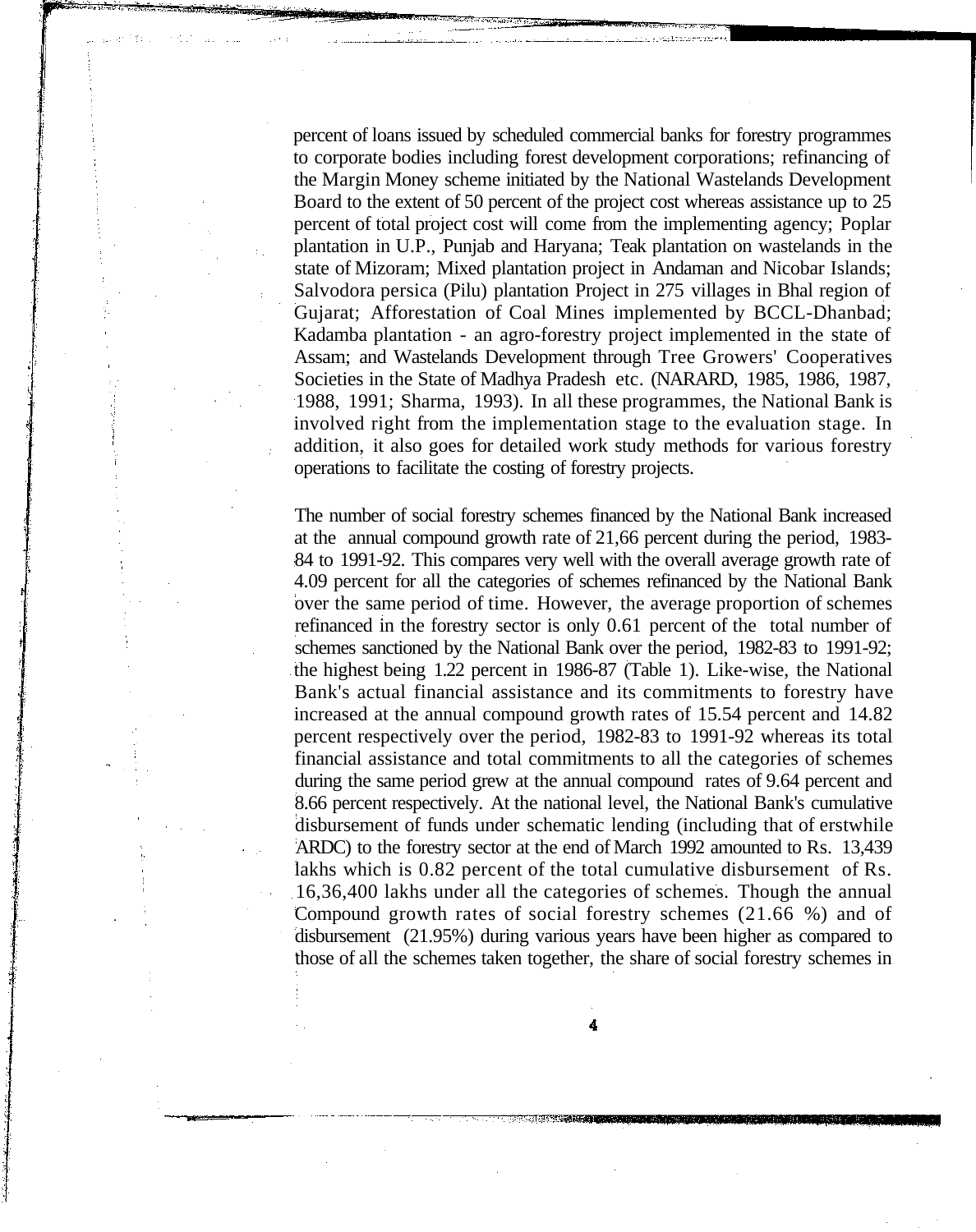| Year                                               | Number<br>ο£<br>schemes<br>under<br>forestry | Total<br>number<br>οf<br>schemes | <sub>ै</sub> of<br>$2$ to $3$ | Financial<br>to<br>forestry | Total<br>assistance | % of        | NABARD'S<br>assistance financial 5 to 6 commitments<br>to<br>forestry | total<br>commit-<br>ments   | 10   | NABARD's % of Disbursement<br>9 to during the<br>year to<br>forestry | Total<br>disburse-<br>ment during<br>the year | % of<br>12 to 13 |
|----------------------------------------------------|----------------------------------------------|----------------------------------|-------------------------------|-----------------------------|---------------------|-------------|-----------------------------------------------------------------------|-----------------------------|------|----------------------------------------------------------------------|-----------------------------------------------|------------------|
| $\mathbf{1}$                                       | 2                                            | $\overline{3}$<br>---------      | $\overline{4}$                | $5^{\circ}$                 | 6                   | $7^{\circ}$ | 8                                                                     | 9                           | 10   | 11                                                                   | 12                                            | 13               |
| 1982-83#                                           | 55                                           | 24410                            | 0.23                          | 7439                        | 677171              | 1.10        | 5990                                                                  | -----------------<br>560274 | 1.07 | 988                                                                  | 349212                                        | 0.28             |
| 1983-84                                            | 15                                           | 4866                             | 0.31                          | 2578                        | 141595              | 1.82        | 2060                                                                  | 115075                      | 1.79 | 458                                                                  | 88411                                         | 0.52             |
| 1984-85                                            | 22                                           | 5446                             | 0.40                          | 2490                        | 146918              | 1,69        | 2013                                                                  | 115518                      | 1.74 | 235                                                                  | 105120                                        | 0.22             |
| 1985-86                                            | 49                                           | 7835                             | 0.63                          | 2364                        | 176662              | 1.34        | 1980                                                                  | 142630                      | 1.39 | 966                                                                  | 119165                                        | 0.81             |
| 1986-87                                            | 123                                          | 10063                            | 1.22                          | 2822                        | 176519              | 1.60        | 2502                                                                  | 141412                      | 1.77 | 918                                                                  | 133420                                        | 0.69             |
| 1987-88                                            | 73                                           | 9995                             | 0.73                          | 3899                        | 256154              | 1.52        | 3232                                                                  | 203507                      | 1.59 | 1913                                                                 | 148191                                        | 1.29             |
| 1988-89*                                           | 48                                           | 7037                             | 0.68                          | 2107                        | 176003              | 1.20        | 1568                                                                  | 138076                      | 1.14 | 1105                                                                 | 127015                                        | 0.87             |
| 1989-90                                            | 64                                           | 9211                             | 0.69                          | 1602                        | 284609              | 0.56        | 1344                                                                  | 201578                      | 0.67 | 1711                                                                 | 170213                                        | 1.01             |
| 1990-91                                            | 62                                           | 10650                            | 0.58                          | 9589                        | 280742              | 3.42        | 6773                                                                  | 211870                      | 3.20 | 2905                                                                 | 190217                                        | 1.53             |
| 1991-92                                            | 72<br><b></b>                                | 6706                             | 1.07                          | 8185                        | 295748              | 2.77        | 6224                                                                  | 223615                      | 2.78 | 2240                                                                 | 205436                                        | 1.09             |
| Total                                              | 583                                          | 96219                            | 0.61                          | 43075                       | 2612121             | 1.65        | 33686                                                                 | 2053555                     | 1.64 | 13439                                                                | 1636400                                       | 0.82             |
| Annual                                             |                                              |                                  |                               |                             |                     |             |                                                                       |                             |      | $\sim$                                                               |                                               |                  |
| compound<br>growth<br>rate (1983-84<br>to 1991-92) | 21.66                                        | 4.09                             |                               | 15.54                       | 9.64                |             | 14.82                                                                 | 8.66                        |      | 21.95                                                                | 11.11                                         |                  |

 $-2$ 

<u>Li diversar monitari</u>

# Figures for 1982-83 are cumulative up to the year including ARDC sanctions.

\* For the year 1988-89, the figures relate to 9 months period (July-March).

Note : Columns 6, 9, 12 refer to NABARD's schematic lending.

Source: NABARD's Annual Reports for the respective years.

Table 1

**u** 

Ω.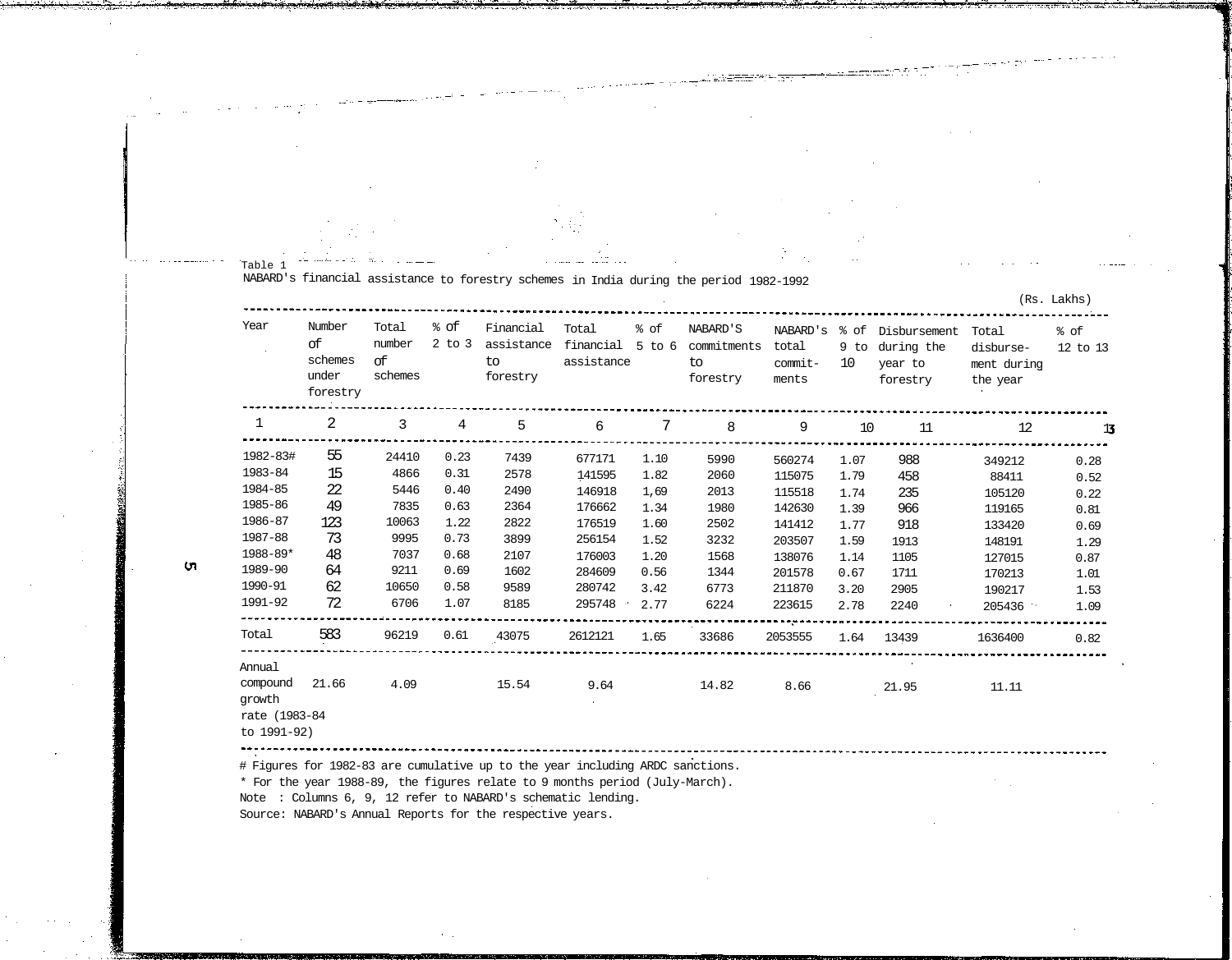the total financial assistance is still less than 2 percent. Since the whole amount of funds disbursed to the forestry sector is not utilized for afforestation of wastelands, the National Bank's contribution to this important activity in India is paltry.

The Government of India's contribution to afforestation of wastelands over the period of three years, 1985-86 to 1987-88 was Rs, 1,41,188 lakhs (Ministry pf Environment, undated). As against this the disbursements by the National Bank to the forestry sector during the same period amounted to only Rs. 3,797 lakhs which is only 2.69 percent of the former (Table 1). With the rising awareness among people about the role of social forestry, there is a need for financial institutions to play an effective role in speeding up the pace of afforestation programmes in the country. In particular, the National Bank will have to play a major role in greening of India.

#### 4. AGENCY-WISE NABARB'S CUMULATIVE FINANCIAL ASSISTANCE UP TO MARCH 1992

The National Bank provides refinance facility for afforestation of wastelands to state land development banks, scheduled commercial banks, state cooperative banks and regional rural banks. Of all these agencies, the share of scheduled commercial banks in the total number of forestry schemes sanctioned (70.67%) and the total disbursement of funds (93.20%) under schematic lending up to March 1992 including the share of the ARDC was highest (Table 2). The state land development banks ranked second with their shares in the forestry schemes sanctioned and the total credit disbursed being 25.04 percent and 6.28 percent respectively. The state cooperative banks and the regional rural banks have played not so significant a role in the financing of social forestry schemes. To involve them more effectively, specific targets should be assigned to each of them every year for financing afforestation programmes. There are 34,894 and 11,259 bank offices in rural and semi-urban areas respectively in the country (RBI, 1991). With this kind of wide-spread network of bank branches and adoption of the Service Area Approach, banks can play an important role in the development of forestry by financing afforestation programmes with funds provided by the National Bank.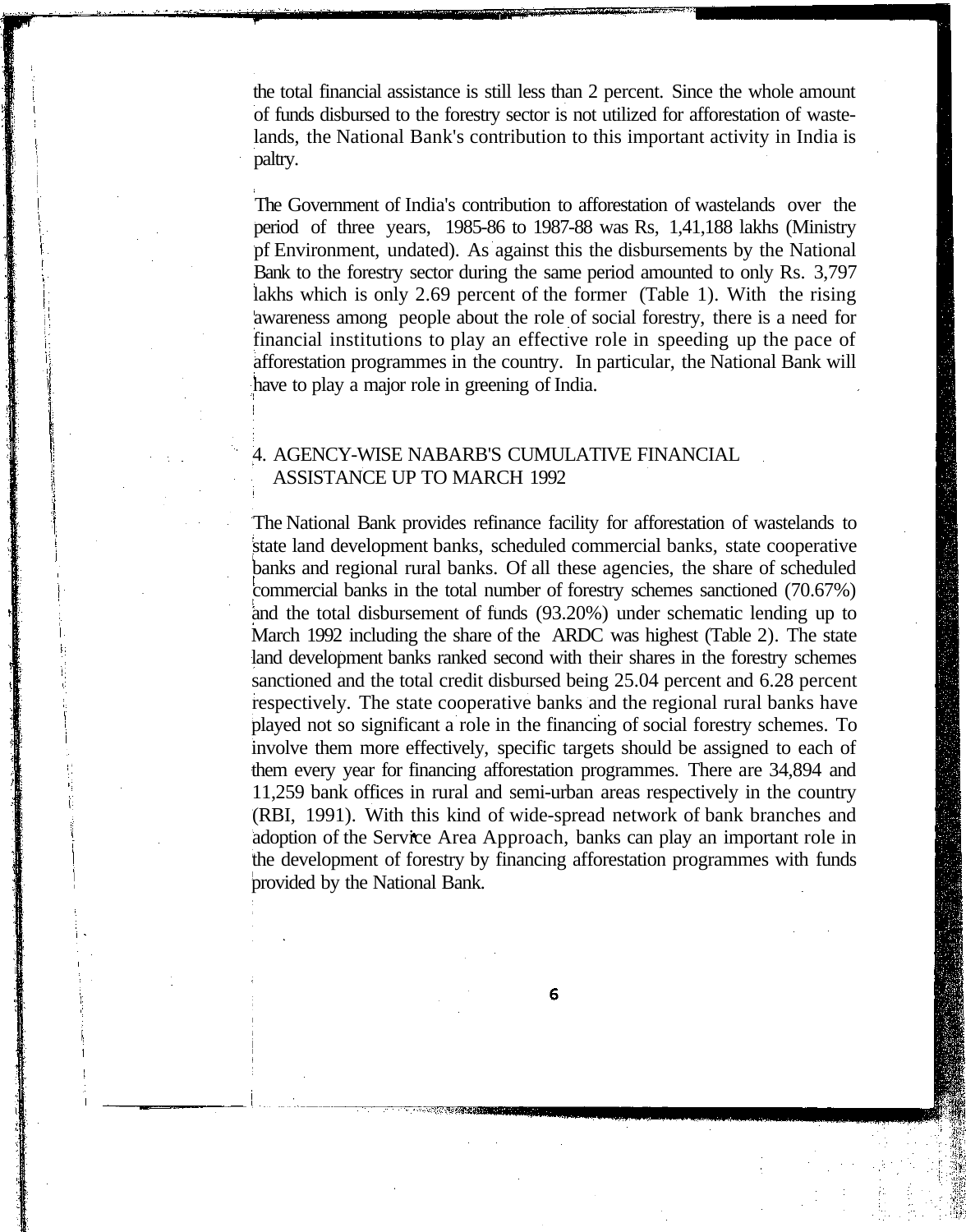|                                          |                                  |                                                 |                                                               |                                                                                                                   |                                               |                                                                                          |                                           | (Rs. Lakhs)                                                                   |
|------------------------------------------|----------------------------------|-------------------------------------------------|---------------------------------------------------------------|-------------------------------------------------------------------------------------------------------------------|-----------------------------------------------|------------------------------------------------------------------------------------------|-------------------------------------------|-------------------------------------------------------------------------------|
| Agency                                   | Number<br>of<br>schemes<br>under | % of<br>forestry<br>schemes<br>forestry schemes | Financial<br>assistance<br>to<br>to total forestry<br>schemes | % of financial NABARD's<br>assistance to commitment<br>forestry schemes to<br>to total<br>financial<br>assistance | forestry<br>schemes                           | % of HABARD's<br>commitment to<br>forestry<br>schemes to<br>NABARD's total<br>commitment | Disbursement<br>to<br>forestry<br>schemes | % of disburse-<br>ment to<br>forestry<br>schemes to<br>total<br>disbursements |
| State Land<br>Development Banks (25.04)* | 146                              | 0.46                                            | 2745<br>(6, 37)                                               | 0.33                                                                                                              | 2434<br>(7.23)                                | 0.33                                                                                     | 844<br>(6.28)                             | 0.15                                                                          |
| Scheduled<br>Commercial Banks            | 412<br>(70.67)                   | 0.73                                            | 40113<br>(93.12)                                              | 2.87                                                                                                              | 31070<br>(92.23)                              | 3.14                                                                                     | 12525<br>(93.20)                          | 1.58                                                                          |
| State<br>Cooperative Banks (1.03)        | 6                                | 0.21                                            | 39<br>(0.09)                                                  | 0.03                                                                                                              | 21<br>(0.06)                                  | 0.02                                                                                     | 28<br>(0, 21)                             | 0.04                                                                          |
| Regional<br>Rural Banks                  | .19<br>(3.26)                    | 0.40                                            | 178<br>(0.41)                                                 | 0.07                                                                                                              | 161<br>(0.48)                                 | 0.07                                                                                     | 42<br>(0.31)                              | 0.02                                                                          |
| Total                                    | 583<br>(100)                     | 0.61                                            | 43075<br>(100)                                                | 1.65                                                                                                              | 33686<br>(100)<br>and the control of the con- | 1.64                                                                                     | 13439<br>(100)                            | 0.82                                                                          |

\* Figures in parenthesis are the percentages of the respective column totals.

note *i* 

Note; The figures are inclusive of the cumulative sactions of ARDC till 1982 and refer to schematic lending. Source: NABARD's Annual Reports for the respective years.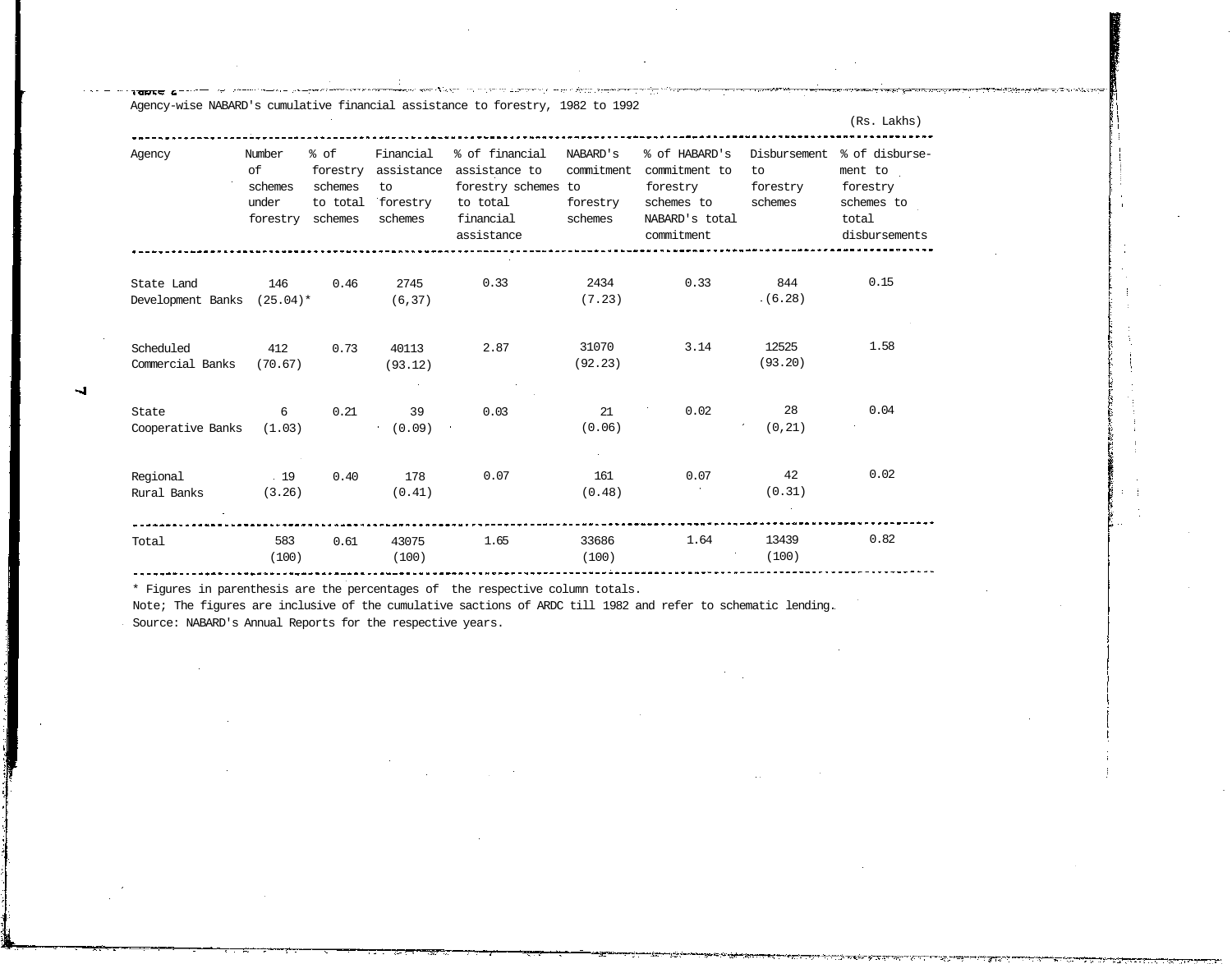There are two major problems encountered by banks in providing credit to tree growers. First, long gestation of afforestation projects engenders a lot of uncertainty about the recovery of loans. Second, most of revenue wastelands an*d* degraded forests are in remote rural areas, far away from the area of the operation of rural branches of commercial banks and regional rural banks making it difficult for bank personnel to access the tree growers and the tree plantations.

#### 5. REGION-WISE DISTRIBUTION OF SCHEMES AND CREDIT DISBURSEMENTS TO FORESTRY (1987-92)

The National Bank has divided its area of operation into six Regions consisting of Northern Region including Chandigarh, Delhi, Haryana, Himachal Pradesh, Jammu & Kashmir, Punjab and Rajasthan; North-Eastern Region including Assam, Manipur, Meghalaya, Mizoram, Nagaland and Tripura; Eastern Region including Bihar, Orissa, Sikkim and West Bengal; Central Region including Madhya Pradesh and Uttar Pradesh; Western Region including Dadra & Nagar Haveli, Goa, Daman and Diu, Gujarat and Maharashtra; and Southern Region including Andhra Pradesh, Karnataka, Kerala, Pondicherry, Tamilnadu and Lakshadweep.

Among all the regions, the share of the Central Region was highest both in terms of number of forestry schemes sanctioned (35.42%) and the disbursement o*f* funds (34.33%) under schematic lending (Table 3). The Southern Region ranked second with its share in the number of schemes sanctioned being 34.17% and in the disbursement of funds being 23.36%. When we compare region-wise lumber of social forestry schemes (in percentage) with region-wise total forest degraded land and non-forest degraded land (in percentage), we find that by and large National Bank's allocation of forestry schemes to different regions is commensurate with the total degraded lands available for afforestation in the regions. But when we compare National Bank's region-wise disbursement of credit for forestry schemes with the region-wise availability of total forest degraded land and non-forest degraded land, we find that the former is not commensurate with the latter except for the Central Region which has the highest disbursement of credit and the highest degraded land in the country. In all the regions, the number of schemes under forestry (accounting for 0.20% to .32%) and disbursement of credit for forestry schemes (accounting for 0.06%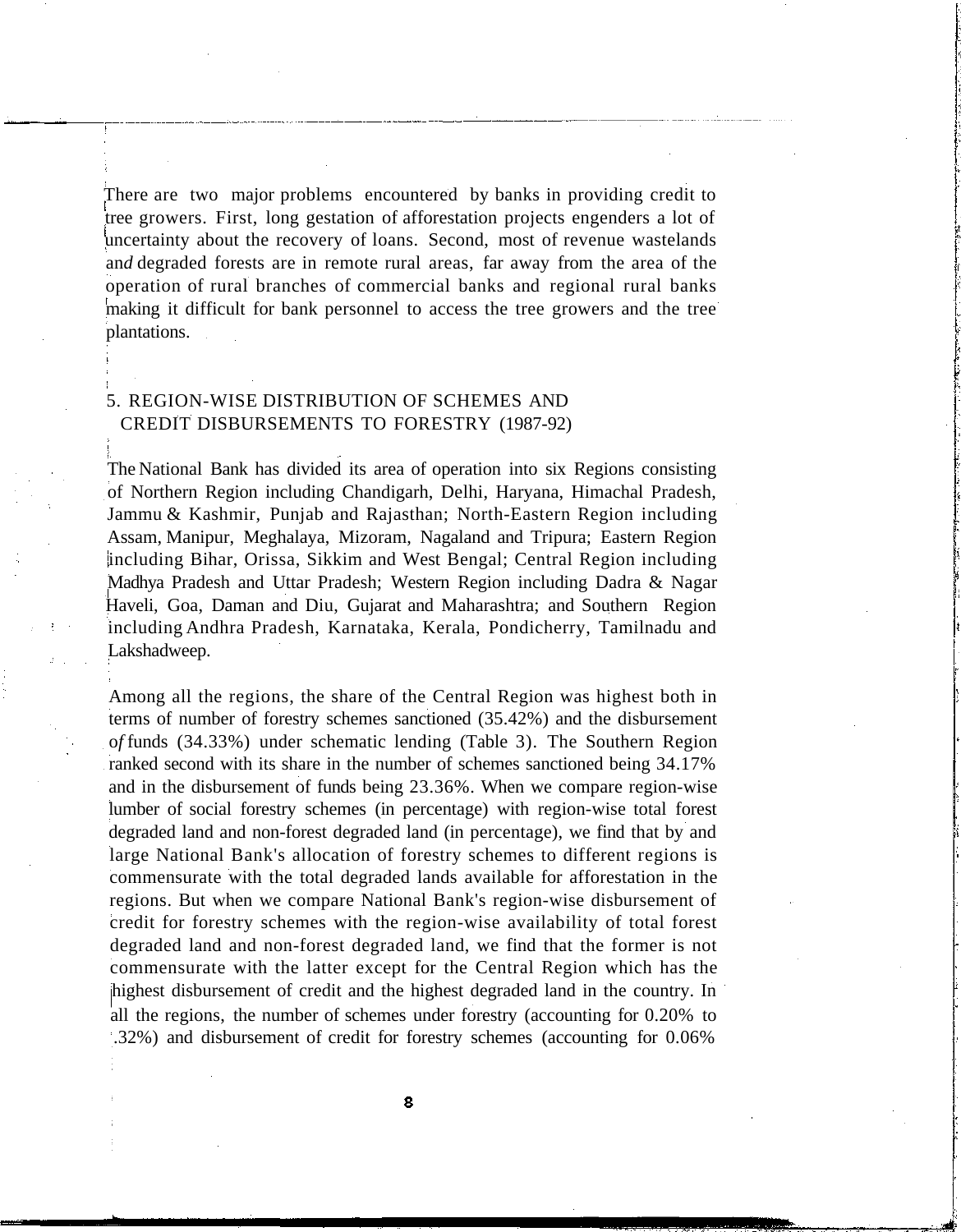|                  |                                           |                                                   |                    |                                                     |                     |                    |                                          |                                       |                |                                   |                             |                              | (Rs. Lakhs)                                                   |
|------------------|-------------------------------------------|---------------------------------------------------|--------------------|-----------------------------------------------------|---------------------|--------------------|------------------------------------------|---------------------------------------|----------------|-----------------------------------|-----------------------------|------------------------------|---------------------------------------------------------------|
| Region/Year      | Number of<br>schemes<br>under<br>forestry | Total<br>number<br>of<br>$\sim$ $\sim$<br>schemes | % of<br>$2$ to $3$ | Financial<br>assistance financial<br>to<br>forestry | Total<br>assistance | % of<br>$5$ to $6$ | NABARD's<br>commitment<br>to<br>forestry | Total<br>NABARD'S<br>commit-<br>ments | % of<br>8 to 9 | Disburse-<br>ments to<br>forestry | Total<br>disburse-<br>ments | % of<br>11 to 12             | Degraded area &<br>non-forest<br>degraded Area**<br>(Lakh ha) |
|                  | 2                                         | 3                                                 | 4                  | 5.                                                  | 6                   | 7                  | 8                                        | 9                                     | 10             | 11                                | 12                          | 13                           | $\frac{14}{2}$                                                |
| A. Northern      | 38<br>$(11.91)^*$                         | 5347                                              | 0.71               | 743<br>(2.93)                                       | 210534              | 10.35              | 659<br>(3.45)                            | 150343                                | 0.44           | 1768<br>(17, 91)                  | 135530                      | 1.30                         | 271.65<br>(21.56)                                             |
| B. North-Eastern | $\overline{4}$<br>(1.25)                  | 486                                               | 0.82               | 5707<br>(22.50)                                     | 31632               | 18.04              | 4018<br>(21.00)                          | 24634                                 | 16.31          | 12<br>(0.12)                      | 18969                       | 0.06                         | 74.45<br>(5.91)                                               |
| C. Eastern       | 26<br>(8.15)                              | 2512                                              | 1.04               | 1198<br>(4.72)                                      | 149886              | 0.80               | 909<br>(4.75)                            | 116968                                | 0.78           | 113<br>(1.14)                     | 101368                      | 0.11                         | 146.59<br>(11.64)                                             |
| D. Central       | 113<br>(35.42)                            | 4865                                              | 2:32               | 10444<br>(41.17)                                    | 291325              | 3.58               | 7725<br>(40.38)                          | 215485                                | 3.58           | 3390<br>(34.33)                   | 200772                      | 1.69                         | 282.03<br>(22.39)                                             |
| E. Western       | 29<br>(9.10)                              | 14494                                             | 0.20               | 3918<br>(15.44)                                     | 218895              | 1.79               | 3255<br>(17.02)                          | 163953                                | 1.99           | 2284<br>(23.13)                   | 134371                      | 1.70<br>$\ddot{\phantom{a}}$ | $\sim$ $-$<br>222.37<br>(17.65)                               |
| F. Southern      | 109<br>(34.17)                            | 15895                                             | 0.69               | 3360<br>(13.24)                                     | 393539              | 0.85               | 2563<br>(13.40)<br>٠                     | 309822                                | 0.83           | 2307<br>(23.36)                   | 250062                      | 0.92                         | 262.61<br>(20.85)                                             |
| Total            | 319<br>(100)                              | 43599                                             | 0.73               | 25370<br>(100)                                      | 1295811             | 1.96               | 19129<br>(100)                           | 981205                                | 1.95           | 9874<br>(100)                     | 841072                      | 1,17                         | 1259.76<br>(100)                                              |

\* Figures in parenthesis are the percentages of the respective columns total. \*\* Total excluding Union Territories.

Note: Columns 6, 9, 12 refer to NABARD's schematic lending.

Region-wise NABARD's cumulative financial assistance to forestry during 1987-88 to 1991-92

ما

Sources: 1. NABARD's Annual Reports for the respective years. 2. Society for Promotion of Wastelands Development, New Delhi, 1984.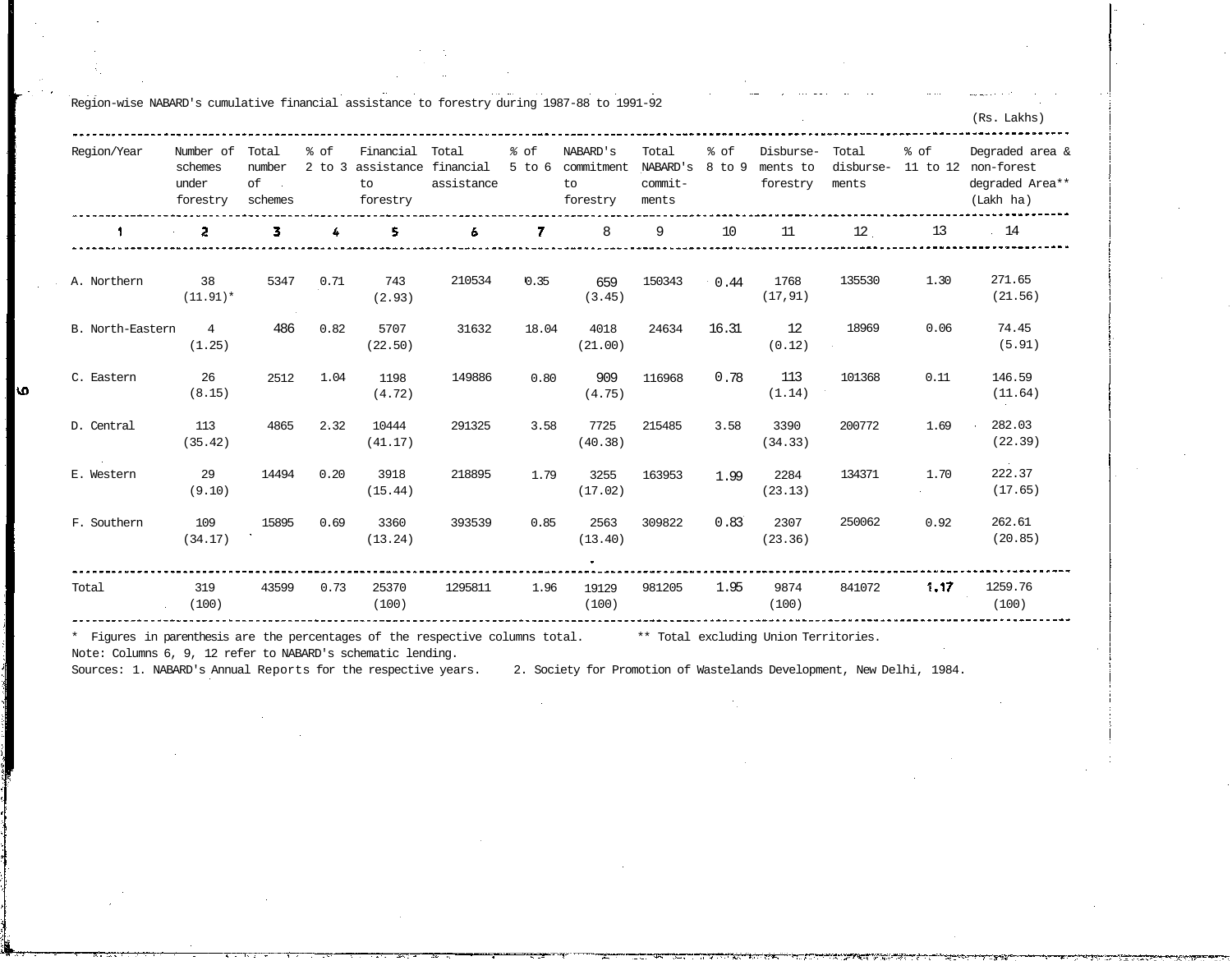to 1,70%) are abysmally low as compared to the total number of schemes refinanced and total disbursements made by the National Bank during 1987-88 to 1991-92.

## 6. INSTITUTIONAL FINANCE FOR AFFORESTATION OF WASTELANDS IN THE EIGHTH PLAN

As we stated earlier, in the past, institutional finance has not played an effective role in financing the afforestation of wastelands and in the forestry sector as a whole. Out of 17 million ha of wastelands to be afforested during the Eighth Plan, about 6 million ha of private lands are expected to be developed. Of this, at least 1 million ha of private wastelands are to be developed with the institutional credit support (NABARD, undated). Thus the National Bank which has been providing refinance assistance to banks in respect of various schemes of development of wastelands will have to play an important role in the Eighth Five Year Plan. Given the past trends in the National Bank's financial assistance for social forestry schemes (See Table 1), this seems to be a herculean task and it will have to devise new mechanisms to overcome the problems hampering the financial allocation to the forestry sector. Moreover, the National Bank should widely publicise its up-dated guidelines for financing various afforestation schemes.

#### 7. TREE GROWERS' COOPERATIVE SOCIETIES AND NATIONAL BANK

Tree Growers' Cooperative Societies (TGCS) are a relatively nascent organisation being promoted by the National Tree Growers Cooperative Federation (NTGCF) Limited, Anand in the states of Gujarat, Rajasthan, Uttar Pradesh, Orissa, Madhya Pradesh and Andhra Pradesh. They are becoming popular among the rural poor as is evident from their increasing number. As of March 1993, there were 218 TGCS organised under the auspices of NTGCF covering an area of 2,458 hectares of revenue wastelands in 10 districts in six states (NTGCF, 1993). Typically one TGCS is organised in one revenue village and an area of 30-40 hectares of revenue wasteland is acquired on long lease for tree plantation. The main objective of these societies is to meet the fuelwood, fodder and small wood needs of the local people and provide them income and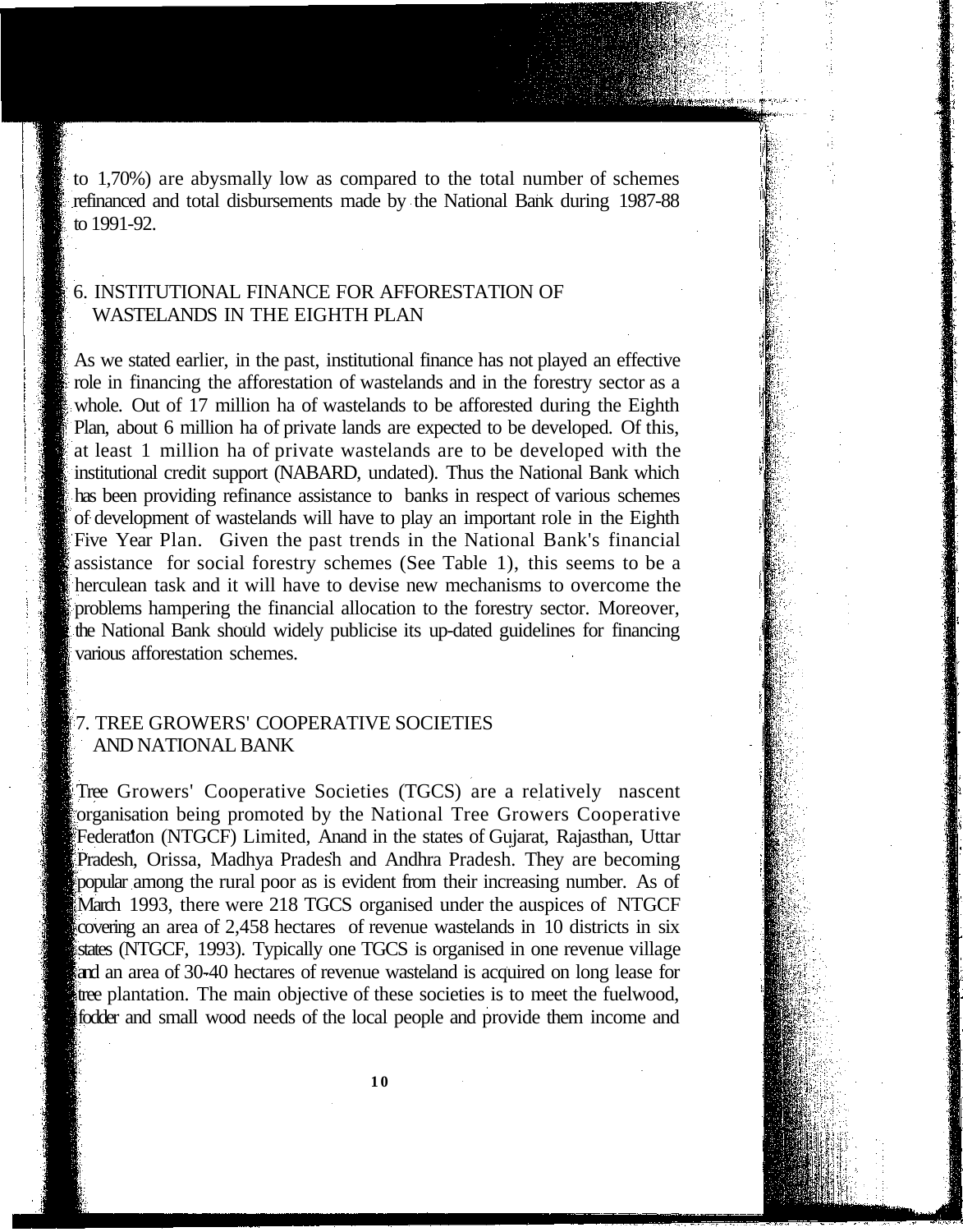employment opportunities in an environment friendly manner. The NTGCF provides a grant of Rs. 4.58 lakhs to each TGCS for planting trees on 40 hectares of revenue wasteland under its pilot project funded by National Dairy Development Board (NDDB). The break up of grant is shown in Table 4. The NTGCF is involved in the affairs of TGCS right from the establishment of plantations to the final harvesting, procurement and marketing of plantation produce through its interaction with their management committees.

### Table 4

Break up of NTGCF's grant to TGCS

| Item                                                                                                                                                                                                                                                               | Provision<br>(Rs, lakhs)             |
|--------------------------------------------------------------------------------------------------------------------------------------------------------------------------------------------------------------------------------------------------------------------|--------------------------------------|
| 1. Managerial Subsidy @ Rs.7000/Year for 5 Years<br>2. Equipment<br>$\,$ 3. Set of Records @ Rs.400/Year for 5 Years<br>:4. Rent for TGCS office @ Rs.100/month for 5 Years<br>!5. Land Development, Soil & Water Conservation<br>@ Rs.4000/hectare for 40 hectare | 0.35<br>0.05<br>0.02<br>0.06<br>1.60 |
| § 6. Plantation of trees/grasses/legumes and after<br>care @ Rs.6250/hectare for 40 hectares<br>All                                                                                                                                                                | 2.50<br>4.58                         |

Source : Official Records of NTGCF, Anand

The National Bank can play an important role in promoting TGCSs by providing finance through banks. The TGCS established under aegis of Panchayats, Non-Governmental Organisations (NGOs), Voluntary Organisations as well as State Forest Departments should be provided with needed refinance support. This will entail less risk and ensure higher rate of recovery. The National Bank has already sanctioned an innovative scheme for wasteland development through TGCS for the state of Madhya Pradesh. The scheme envisages rehabilitation of one lakh hectares of degraded forest areas by organising 500 TGCS under the auspices of the MP Rajya Van Vikas **Nigam.** Such programmes should also be taken up in other states of the country with the help of refinance from the National Bank by organisations working in the field of wastelands development.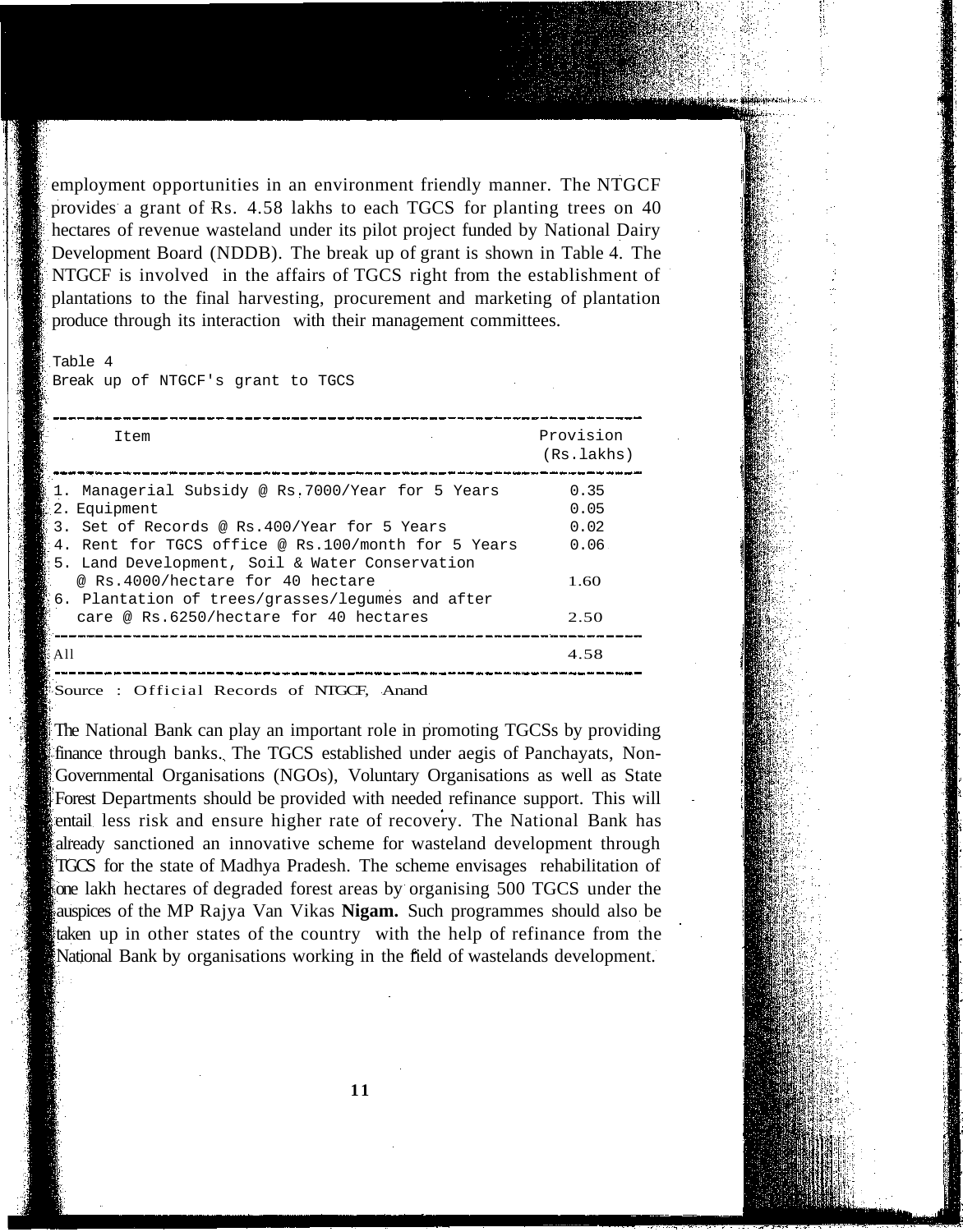# **8**\* CONSTRAINTS AFFECTING THE WASTELAND DEVELOPMENT PROGRAMMES THROUGH INSTITUTIONAL FINANCE

The National Bank has identified many constraints which are thwarting the progress of social forestry development programmes through institutional finance. They are as follows:

#### Technical/Physical Constraints

The information needed for assessing the potential of non-forest and cultivated lands, like ownership, extent and type of degradation, and present and future uses, has never been collected on a systematic basis for the entire country (Romm, 1981). This lack of ground-level data/information has dampened the progress of formulation and implementation of bankable plantation programmes. Recently some initiatives have been taken to improve the availability of grassroots level data for this purpose. Now there are many NGOs and TGCS involved in providing institutional finance for afforestation of wastelands in India. But most of them face the problem of non-availability of degraded forest lands for afforestation programmes due to a variety of procedural and legal complications. Such complications need to be removed.

The financial institutions also face difficulty in identification of compact blocks of wastelands for sanctioning credit in case of private land-owners (Sreenivasan, 1992). The scattered land holdings impede project formulation and closer supervision by field staff of the financing institutions. There is a need to consolidate the scattered land holdings in rural India. This can be done by implementing the already existing land reforms laws to facilitate tree plantation with the help of institutional credit in the regions where there exists vast potential for tree cultivation. There is also a lack of adequate technical support to tree growers from the State Governments. There is a lot of information about the latest developments in the technical aspects of growing trees now available in India with various organisations. But the typical tree grower is still ignorant about many fast growing tree species (indigenous as well as exotic) and techniques of growing them. This information needs to be disseminated to potential tree growers using appropriate media (Singh and Balooni, 1993).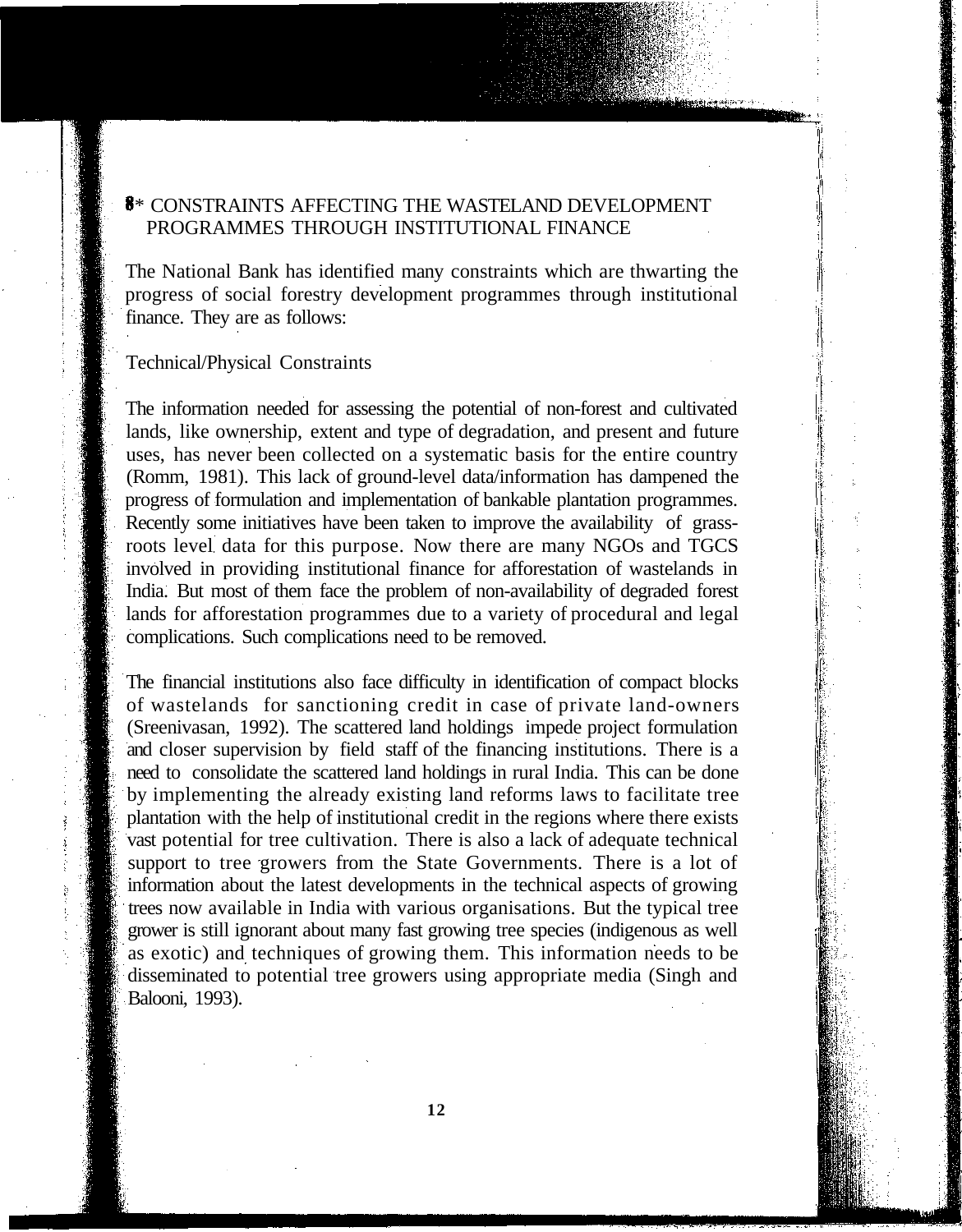#### Institutional, Organisational and Legal Constraints

There are no incentives provided by State Governments for promoting social forestry and wastelands development projects (Sharma, 1993). The Governments should take some concrete steps for the benefit of tree growers like provisions of fiscal incentives such as exemption from State and Central taxes (Shah, 1988); modifying legal provisions so that tree growers can freely harvest trees grown on their own farms; ensuring remunerative prices of tree produce on the lines of agricultural produce; and provision of institutional credit to tree growers (Singh and Balooni, 1993). In several States, provisions of the Forest Law discourage farm forestry by imposing restrictions on felling, transportation and sale of timber standing on private lands (Chambers et al., 1989). These restrictions erode the value of produce for the farmers and dissuade them from taking up plantations. This ultimately dampens tree growers' interest in approaching commercial banks for credit.

There are many other institutional, organisational and legal constraints which impede the development of afforestation of wastelands and they need to be rectified. They are : the present policy of the government of India that forest lands should not be leased out to private entrepreneurs for raising plantations to meet their raw material needs; distinct preferences of State Governments for social forestry schemes over farm forestry schemes resulting in very few viable farm forestry schemes being referred to the National Bank; and the problem with the tree patta scheme in which pattas have not been given for compact blocks and banks are reluctant to accept hypothecation of trees as security and moreover, patta holders being very poor, find it difficult to maintain these plantations unless they have other sources of income (Sreenivasan, 1992).

#### Pricing and Marketing Constraints

Poor infrastructure and the lackadaisical approach to marketing of farm forestry produce followed in the past has led to tree growers receiving unremunerative prices for their produce. This has dampened the interest of present tree growers as well as potential tree growers in planting trees and approaching financial institutions for loans even when many schemes for plantation are available (Chambers et al,, 1989; Saxena, 1992; Singh, 1991), There is *need* for the State Governments' intervention for provision of adequate extension support and for purchase, if necessary, of the harvested produce at a reasonable price.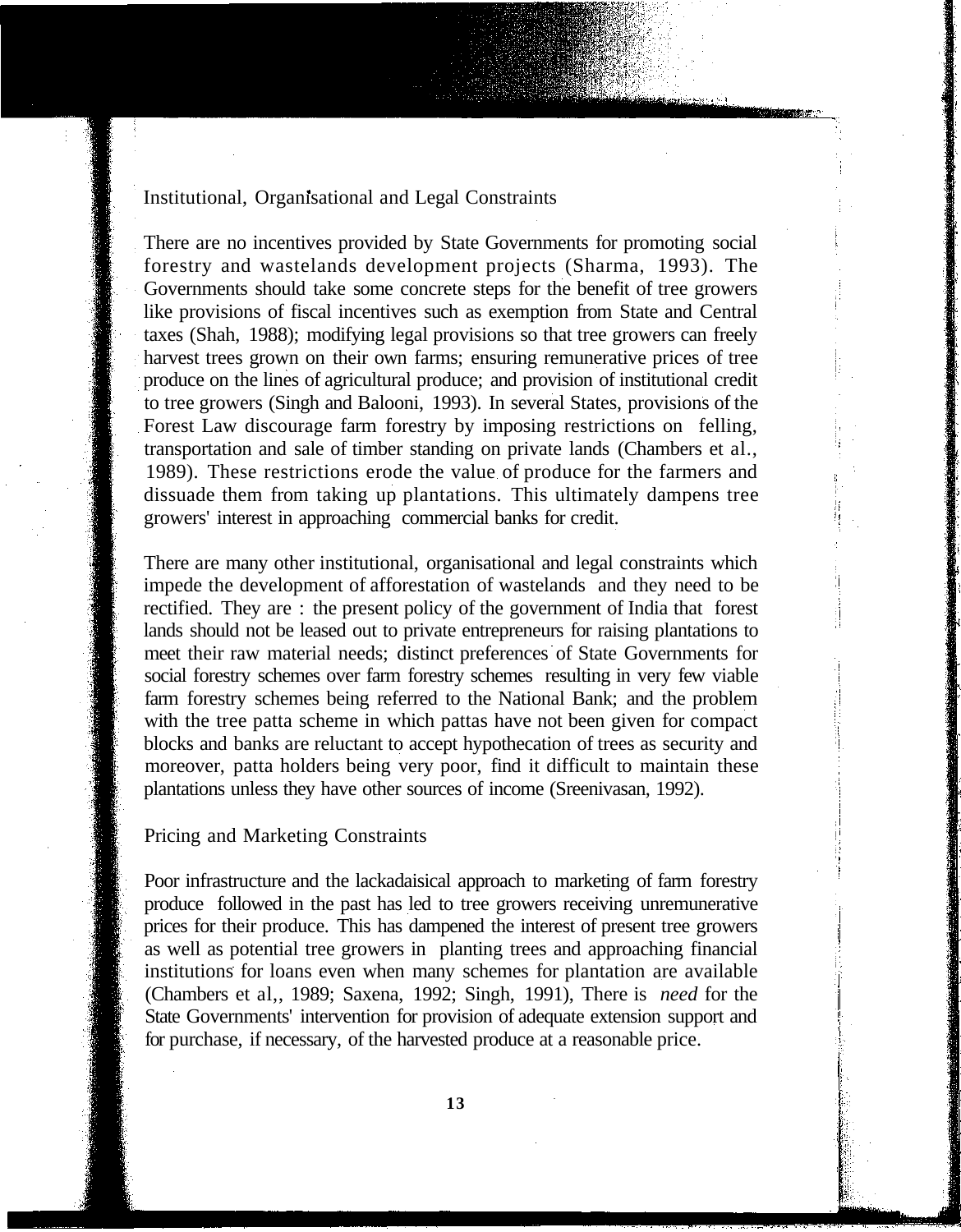## Financial Institutions-Related Constraints

The lack of adequate forestry expertise in financial institutions disbursing the credit which is refinanced by the National Bank, dissuades the banks from taking up afforestation projects, There is also a big time lag between the date of submission of application by the beneficiary and the final sanction of loan to him. Literally this time lag weans away the interest of the beneficiaries in tree plantation (Pethiya, 1991; Sharma, 1993), There is *need* for financing the forestry projects at differential rates of interest by the National Bank based on classification of farmers into small, medium and large farmers, and on the potential of land they possess (Pethiya, 1991; Shashikant and Saxena, 1991). The financial institutions too should try to rationalise the credit delivery and recovery systems for afforestation of wastelands considering that tree growing involves long gestation and consequently tree growers have to wait for many years for the returns from the capital invested (Singh and Balooni, 1993). Moreover, some institutional arrangements need to be made to provide adequate and assured income earning opportunities to tree growers during the long gestation.

Most of the constraints hampering the progress of disbursement of credit for wastelands development through afforestation are related to the State Governments and their respective Forest Departments one way or another. Most of these constraints are not new; but they have been in existence for about a decade or so but no concrete measures have been taken to resolve them. The government has laid down an enhanced role for the National Bank in refinancing the wastelands development programmes in the Eighth Five Year Plan. But it is quite evident from our study that its own rigid policies have thwarted such programmes and are likely to jeopardise the Margin Money Scheme unless some meticulous steps are taken by the government. It is quite evident from the aforesaid discussion that there are not very many problems at the end of tree growers, and if there are any, they can be resolved by an effective use of the extension machinery of the State Governments, If the aforesaid constraints are not overcome, it is hard to believe that the National Bank would be successful in achieving its mandated targets of disbursement of credit for wasteland development programmes.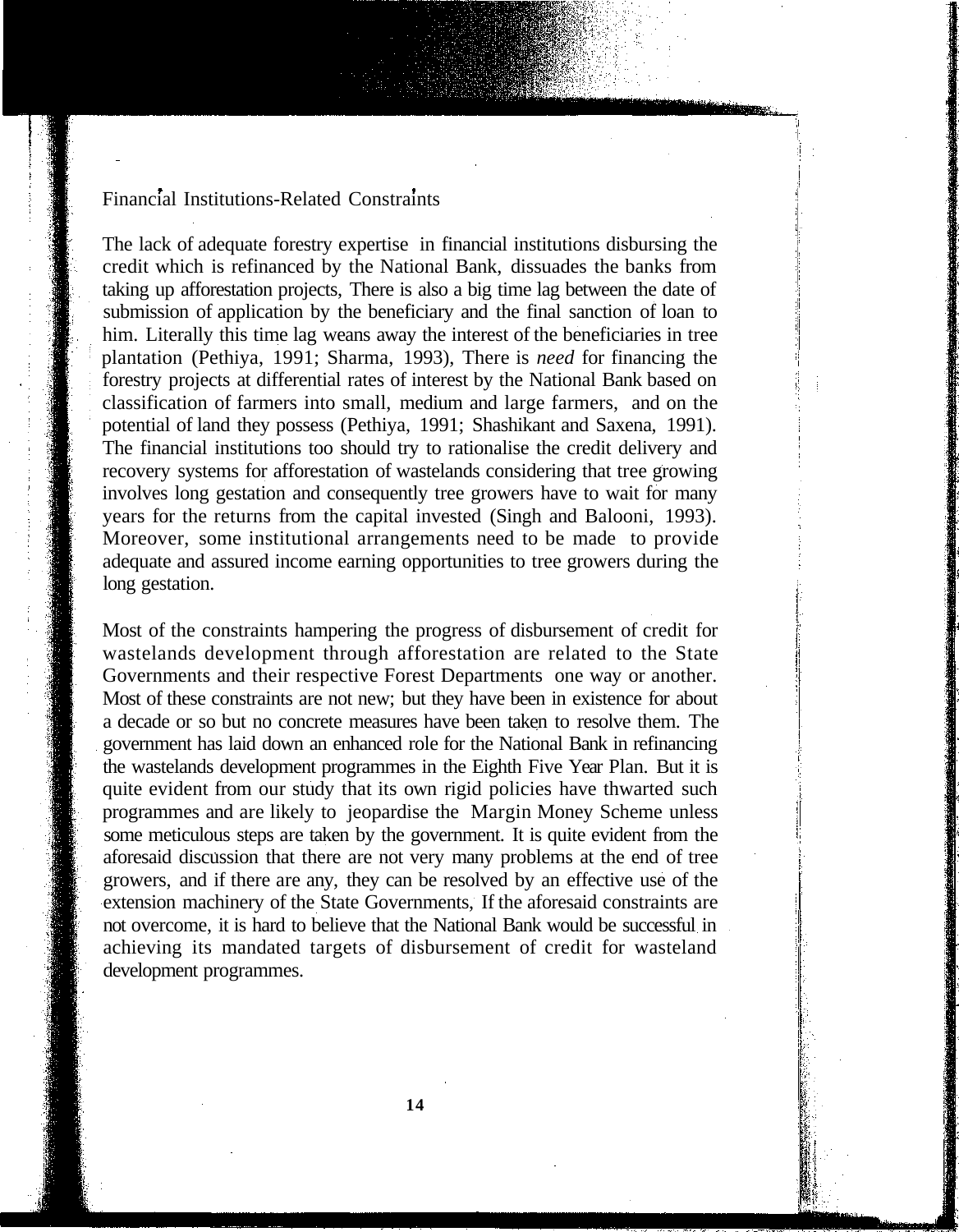#### CONCLUDING REMARKS

India has vast tracts of wastelands extending over 100 million ha, These lands are mostly owned by government and village panchayats and are highly degraded. Tree plantation is the socially optimum and ecologically-sound use of such lands. But restoration and afforestation of such lands requires huge investment which is beyond the reach of owners of such lands and the budgetary resources of the government. Therefore, availability of external funds, preferably from institutional sources, is a prerequisite for afforestation of wastelands in India. The National Bank can play an important role in refinancing the wastelands afforestation-schemes. It has already accepted this role and provides refinance facility to state land development banks, scheduled commercial banks, state cooperative banks and regional rural banks for the purpose. Its contribution so far has, however, been meagre - less than two percent. There are many physical, technical, financial and institutional constraints on refinancing of wastelands afforestation schemes by the National Bank. But many of these constraints can be removed/relaxed and the National Bank could and should play a bigger role in future.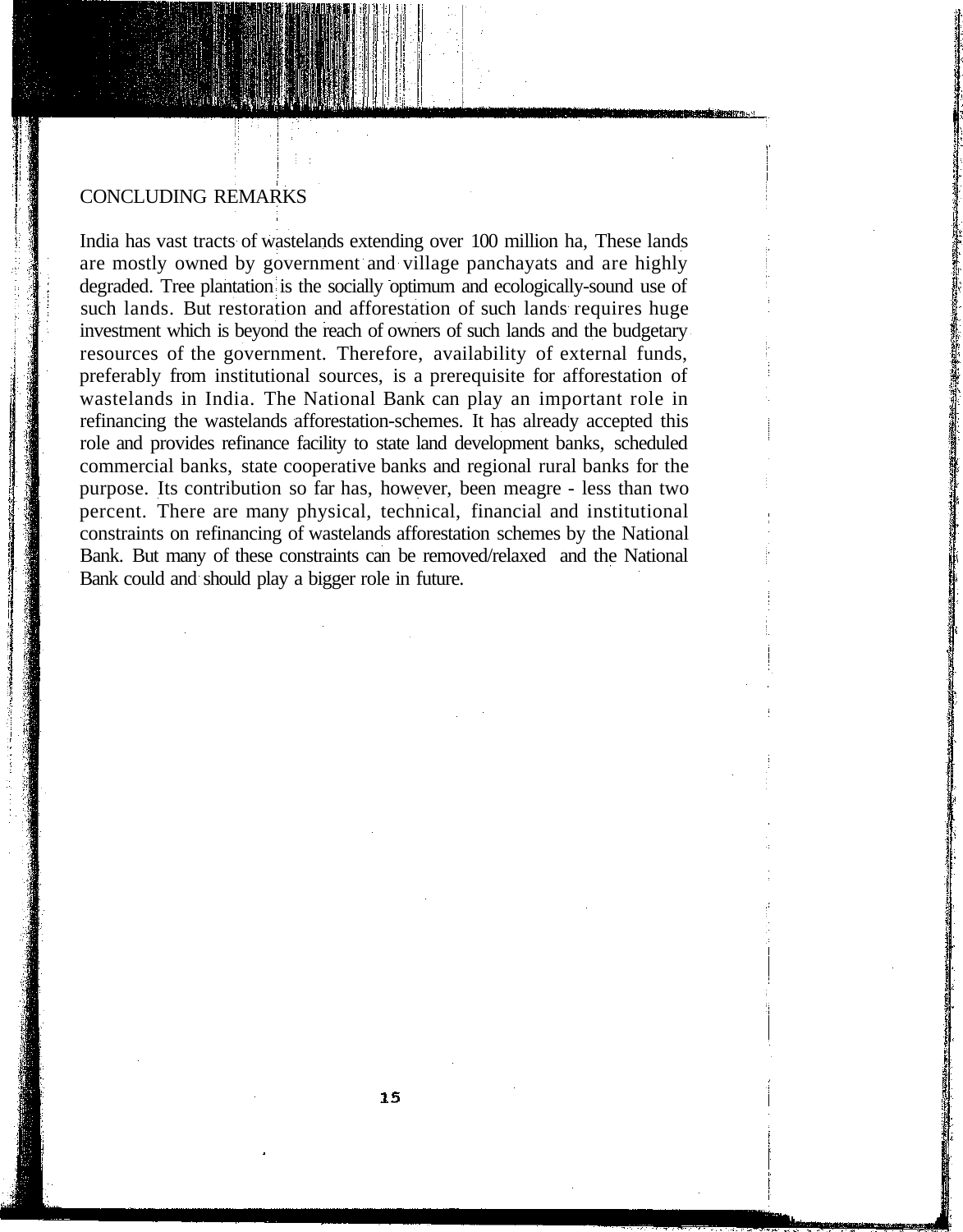#### REFERENCES

- Anonymous (undated), "Report of the Working Group for Wastelands Development Sector in the Eighth Five Year Plan", Ministry of Environment *8c* Forests, Government of India, New Delhi.
- Balooni, Kulbhushan and Singh, Katar (1994), "Economics of Farm Forestry : A Case Study in Shankerpura Village, District Panchmahals, Gujarat", Working Paper (forth-coming), Institute of Rural Management, Anand.
- Chambers, Robert, Saxena NC and Shah Tushaar (1989), "To the Hands of the Poor", Oxford & IBH Publishing Co., New Delhi,
- GOI (undated), "Environment and Forests", Eighth Plan, Part-I, Government of India, New Delhi.
- GOI (1976), "Report of the National Commission on Agriculture, Part IX, Forestry", Ministry of Agriculture and Cooperation, Government of India, New Delhi.
- Ministry of Environment & Forests (undated), "Developing India's Wastelands The National Wastelands Development Board 1985 to 1989", Government of India, New Delhi, p.51.
- Mission on Wastelands Development (undated), "An Overview", Ministry of Environment & Forests, Government of India, New Delhi.
- NABARD (1983, 1985, 1986, 1987, 1988, 1991), "Annual Report 1982-83, 1984-85, 1985-86, 1986-87, 1987-88, 1990-91", National Bank for Agriculture and Rural Development, Bombay.
- NABARD (undated), "Guidelines for Formulation of Projects for Development of Private Wastelands", National Bank for Agriculture and Rural Development, Bombay, lip .
- NTGCF (1993) "Annual Report 1992-93", National Tree Growers' Cooperative Federation Limited, Anand.